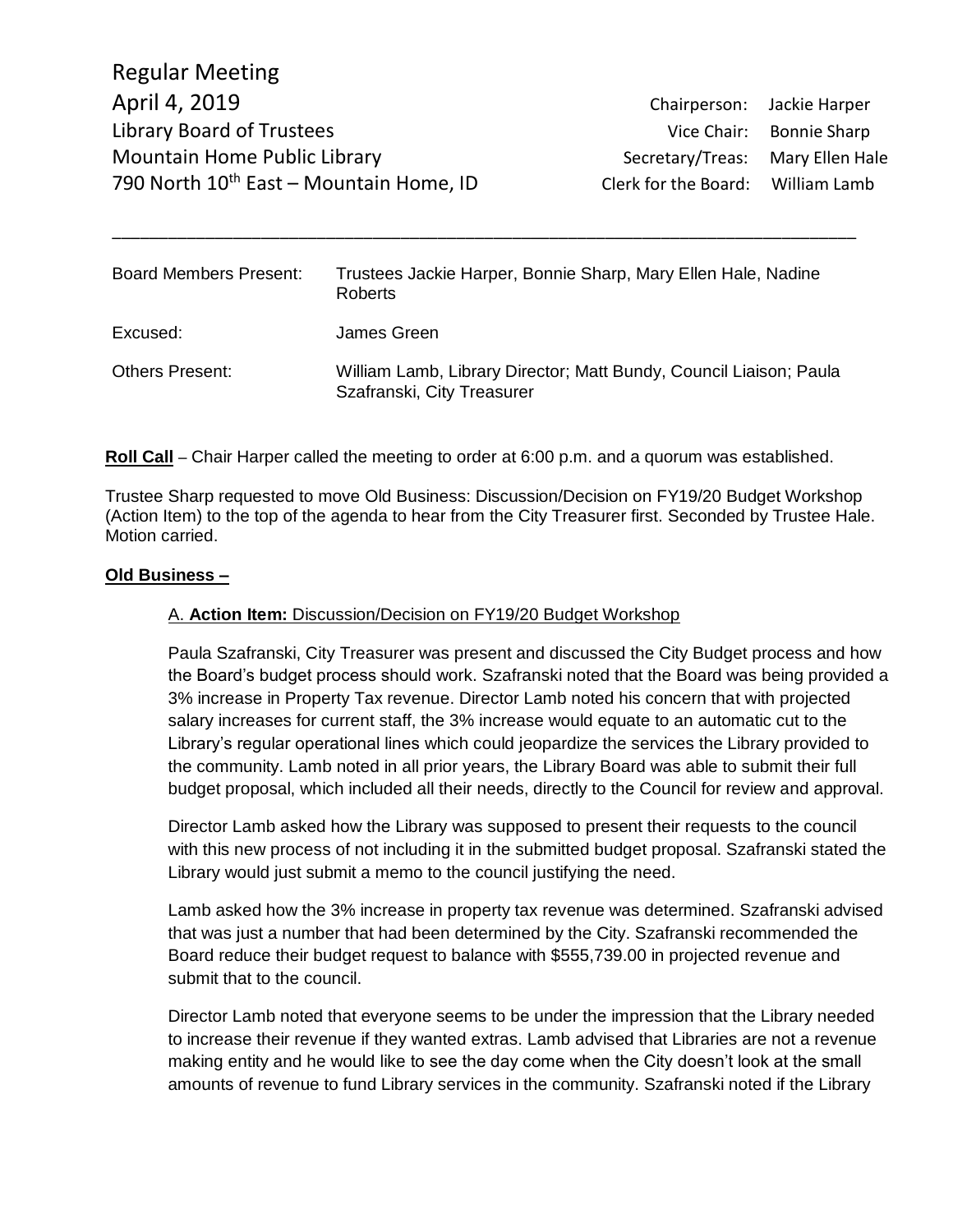wanted that they could become a district. Lamb noted there were concerns of the community approving a new taxing entity.

Director Lamb advised the Board that while Trustee Green was unable to attend the meeting, he sent forward a statement that he asked to be passed along. That statement read:

"Please pass along that I would like to see our operational budget request equal the same final total we got last year….. with savings we are seeing in a few of the lines, overall, we end up seeing an increase in other areas. I also see a need to ask for an additional PT body due to increase in programs and library usage."

Trustee Roberts, City Treasurer Szafranski and Councilman Bundy left the meeting at 6:55 p.m.

Trustees and Director Lamb went over the proposed budget request to decide, if and where cuts could be made. Trustees and Lamb noted that they did not want any reductions to affect existing service priorities.

Director Lamb wanted it known that he had grave concerns that the Library would never be able to adequately maintain or get ahead in providing services to Library patrons if they are having to reduce the operational budget year after year. The overall increase in library program attendance and usage have already proven this to be difficult based on current staffing levels.

Trustees decided to adjust existing lines and reduce the amount in the Repairs and Maintenance of the Building and Grounds to offset the City Treasurer's suggestion to balance versus City Hall's stated revenue. Trustees discussed sending forward a supplemental funding request for a part-time employee as their priority for the upcoming year is to increase staffing levels based on the significant increases in Library usage over the last few years.

Trustee Sharp moved that the Board submit the revised budget request to the City Council and for Director Lamb to prepare and submit the supplemental request for an additional part-time position for funding consideration by the City Council. Seconded by Trustee Hale. Motion carried.

## **Public Input –** None

## **Consent Agenda – ALL CONSENT AGENDA ITEMS LISTED BELOW ARE ACTION ITEMS.**

A. Approval of Minutes: March 13, 2019 – Special Meeting B. Approval of Bills: March 2019

Trustee Sharp moved the Board approve the Consent Agenda as written. Seconded by Trustee Hale. Motion carried.

#### **New Business -**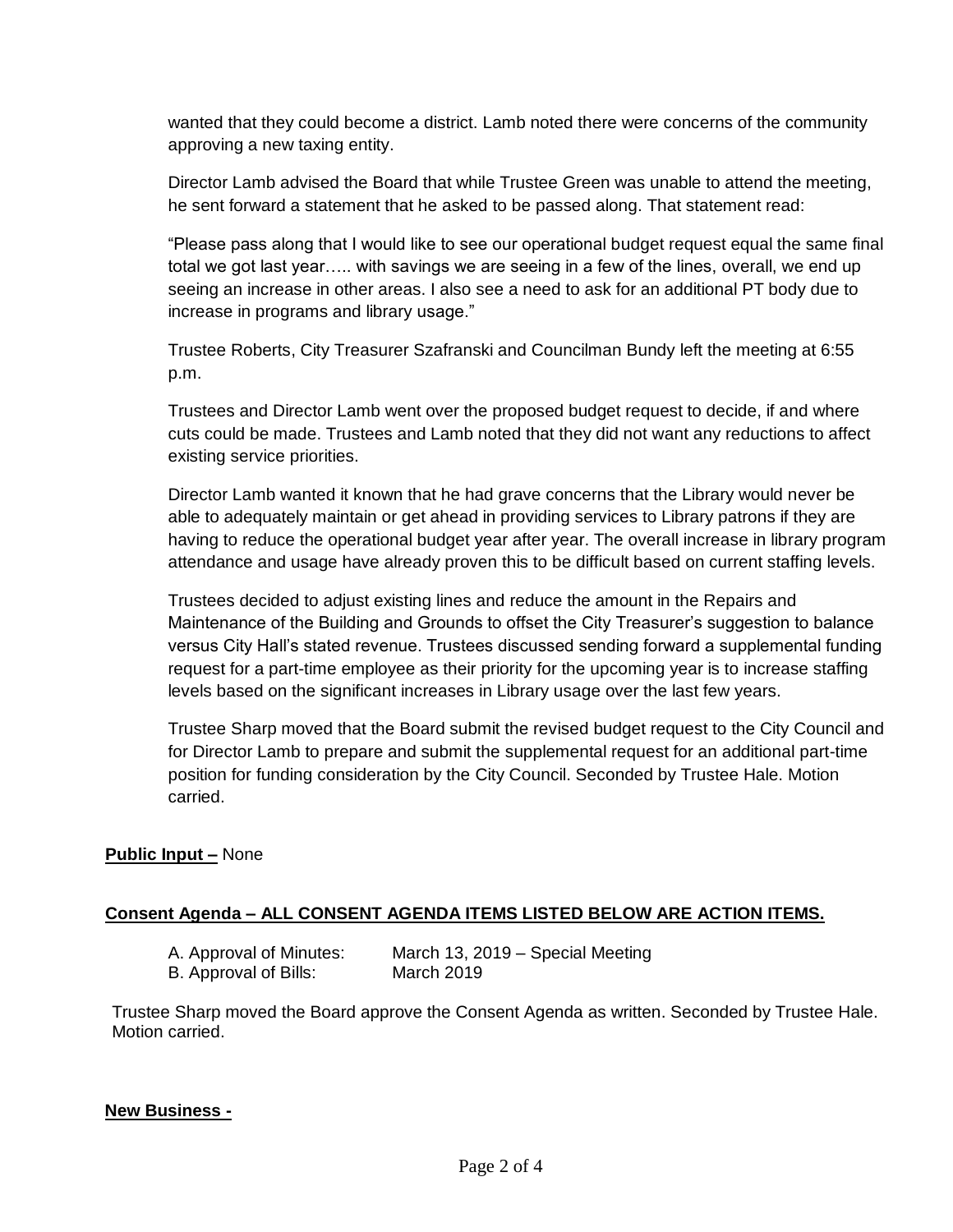# A. **Action Item:** Approval of Policy 4.00 – Section 4.03: Conference Room

Director Lamb advised the Board that a Public Hearing will be held April 22, 2019 on the new conference room fees, and he is requesting the Board approve the revised policy, effective April 23, 2019 if there are no objections during that public hearing.

Trustee Sharp moved the Board approve Policy 4.00 – Section 4.03: Conference Room effective April 23, 2019 pending the outcome of the public hearing. Seconded by Trustee Hale. Motion carried.

## B. **Discussion Item:** My First Book Program

Director Lamb wanted to let the Board know that the My First Book program has been active for the last two years and they haven't seen much participation from the children enrolled in the program. Based on that lack of participation, Library Staff have decided in the upcoming year to try something new to reach those underserved children. Starting in September 2019, the Library will be testing a pilot project with Active Learning Center to see if there will be increased participation. If this pilot is successful and pending future options for this program from the Idaho Commission for Libraries, Staff plan to expand it to other daycare facilities in the coming years.

Crystal Rodgers, Owner of Active Learning Center, was present and mentioned that her kids already come to the weekly library programs and library staff provide outreach reads at her facility. Crystal felt this would be a great partnership to help get more kids reading.

Director Lamb noted the Library would continue to provide no cost library cards for those kids who are involved in this program and live outside the City limits.

## **Director and Other Reports –**

- Preparation for the Summer Reading Program is coming along great. Staff has been looking at ways to simplify the program for patrons and staff members. This year the Library will be focusing more on family experiences than individual, instant gratification prizes. Specifically, the Library will offer the following Family Nites:
	- o A Star Lab exhibit from the College of Idaho
	- o A Summer Reading Themed Magician
	- o Rental of the local Movie Theater for Summer Reading Program movie
	- o A Pool Party in partnership with Parks & Recreation
- Weather has played a roll in the roof replacement project. The contractors are waiting for the weather to clear up before they can officially start.
- The City is starting the process of updating the 10-year Comprehensive Plan. Part of that update will include projecting Library Services over the next 10 years. Director Lamb will